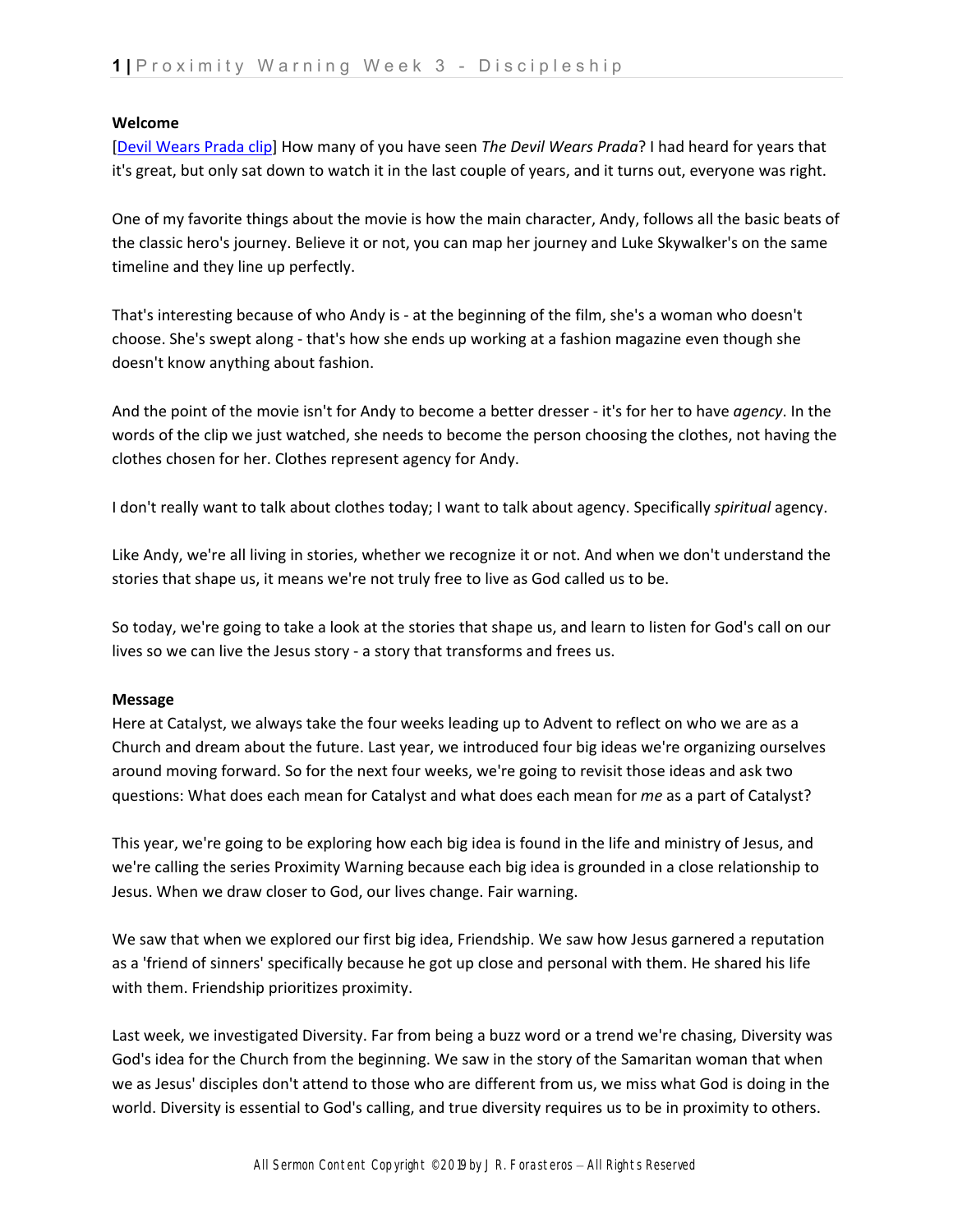Today, we're exploring the idea of Discipleship. When we think discipleship, a lot of us think of learning. Christian publishing houses publish a lot of discipleship curriculum, and if you were raised in Church, you probably attended "Sunday School". School and curriculum ‐ ask our teachers here and they'll tell you those are learning words.

Learning is *part* of what it means to follow Jesus, but we've mistaken the part for the whole. The goal of Discipleship isn't just learning new information, but transformation. It's the kind of transformation we see in *Star Wars* ‐ farm boy to Jedi knight, and in *Devil Wears Prada* ‐ helpless and tossed by the wind to confident and free to choose. Jesus wants us to consider what story we're living. Is it the story of God?

[Scripture Slide 1] Turn with me to Luke 14. This is one of Jesus' parables, and we're going to do something different this morning. This parable shows up in two of the Gospels ‐ Luke and Matthew. Both authors use it to talk about discipleship, but they do it in slightly different ways. So let's listen in first to Luke's version.

Jesus replied with this story: "A man prepared a great feast and sent out many invitations. When the banquet was ready, he sent his servant to tell the guests, 'Come, the banquet is ready.' But they all began making excuses. One said, 'I have just bought a field and must inspect it. Please excuse me.' Another said, 'I have just bought five pairs of oxen, and I want to try them out. Please excuse me.' Another said, 'I just got married, so I can't come.'

"The servant returned and told his master what they had said. His master was furious and said, 'Go quickly into the streets and alleys of the town and invite the poor, the crippled, the blind, and the lame.'

After the servant had done this, he reported, 'There is still room for more.' So his master said, 'Go out into the country lanes and behind the hedges and urge anyone you find to come, so that the house will be full. For none of those I first invited will get even the smallest taste of my banquet.' " ‐‐ Luke 14:16‐24

Okay the big picture of this parable hits on a lot of the notes we've covered over the last two weeks. We see God as a king who invites *everyone* to his banquet. A God who offers friendship to anyone who's willing to come.

But I want to focus on that first group, the people who *said* they're God's friends, but when the invitation to the banquet came, they didn't show up. It's the excuses they made that fascinate me the most. None of them offers *bad* reasons not to come. In fact, they both revolve around relationships and work.

They're too busy with work, or too busy with their families, to make it to God's banquet.

In case you're unclear what Jesus is saying in the parable, he goes on to put a very fine point on it: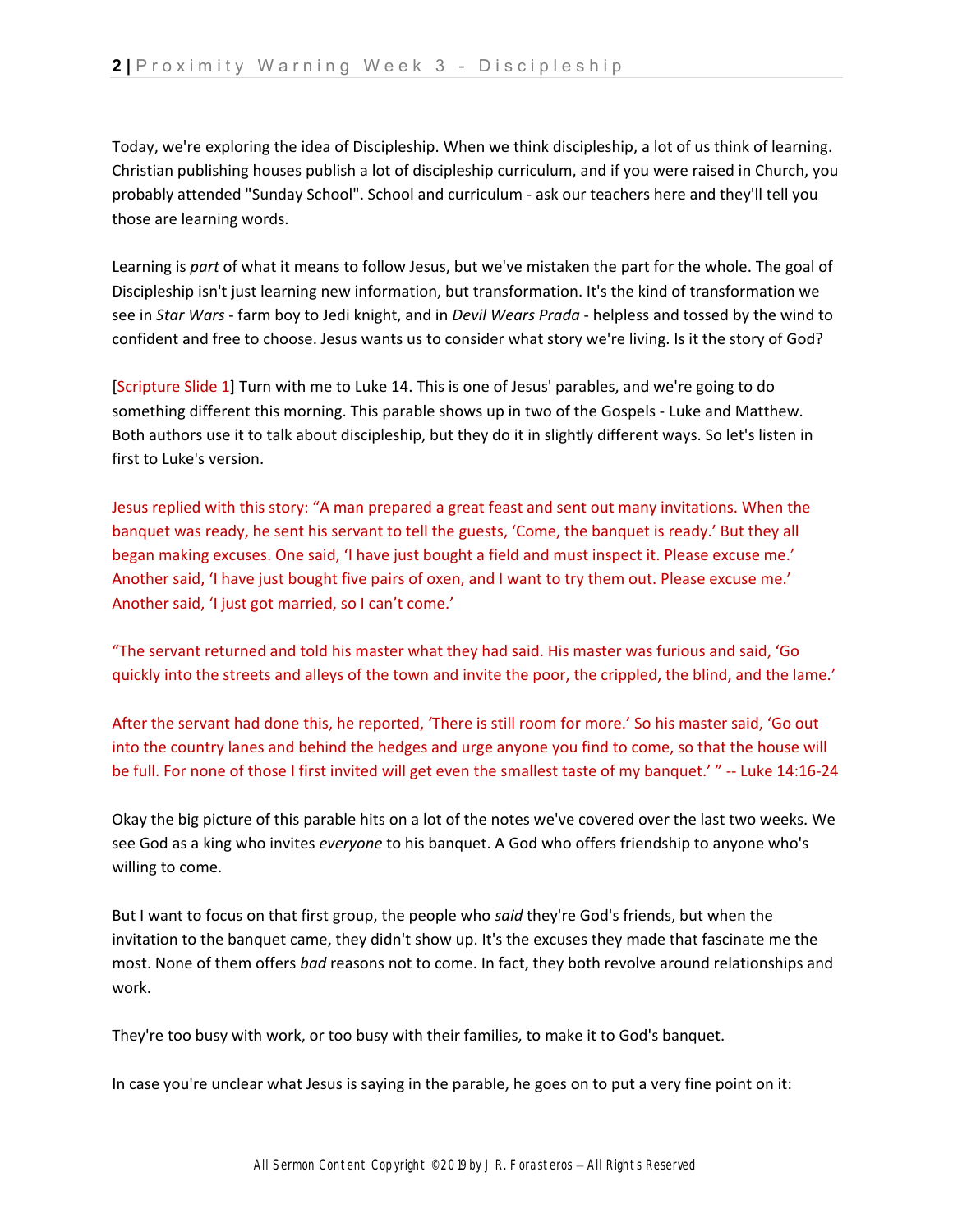A large crowd was following Jesus. He turned around and said to them, "If you want to be my disciple, you must, by comparison, hate everyone else—your father and mother, wife and children, brothers and sisters—yes, even your own life. Otherwise, you cannot be my disciple. And if you do not carry your own cross and follow me, you cannot be my disciple.

Jesus is using some obvious hyperbole here, but think about the parable and these words in light of our series. We have to ask the question, "What's keeping us from proximity to God?" Does our work keep us from God? What about family obligations? Have we packed our lives so busy with *good* obligations that we can't come when God calls?"

That's why Jesus goes on to use a building metaphor (which may sound familiar if you were here in our last series). He warns us that following him has a real cost. We can't just claim to be his disciples and keep doing what we were doing before. To follow him, we have to… well… *follow* him.

"But don't begin until you count the cost. For who would begin construction of a building without first calculating the cost to see if there is enough money to finish it? Otherwise, you might complete only the foundation before running out of money, and then everyone would laugh at you. They would say, 'There's the person who started that building and couldn't afford to finish it!'" ‐‐ Luke 14:25‐30

What story are you living out? Do you even know? Is it the story of productivity, a story that glamorizes busyness, that mistakes a full schedule for a full life? Is it the story of materialism, a story that glamorizes work, that mistakes strong earnings for a strong character? Maybe it's the story of family, a story that centers our earthly relationships at the expense of knowing our creator.

Jesus warns us that all of those good things can get in the way of our relationship with God. They can sabotage our faith by distracting us from the transformation God offers us.

[Scripture Slide 2] I love the active language Jesus uses ‐ we have to pick up our crosses. We are the builders. For Jesus, faith takes real intention on our part. We can hear that in the alternate ending Matthew has for this same parable:

The servants brought in everyone they could find, good and bad alike, and the banquet hall was filled with guests.

"But when the king came in to meet the guests, he noticed a man who wasn't wearing the proper clothes for a wedding. 'Friend,' he asked, 'how is it that you are here without wedding clothes?' But the man had no reply. Then the king said to his aides, 'Bind his hands and feet and throw him into the outer darkness, where there will be weeping and gnashing of teeth.'

"For many are called, but few are chosen." ‐‐ Matthew 22:10‐14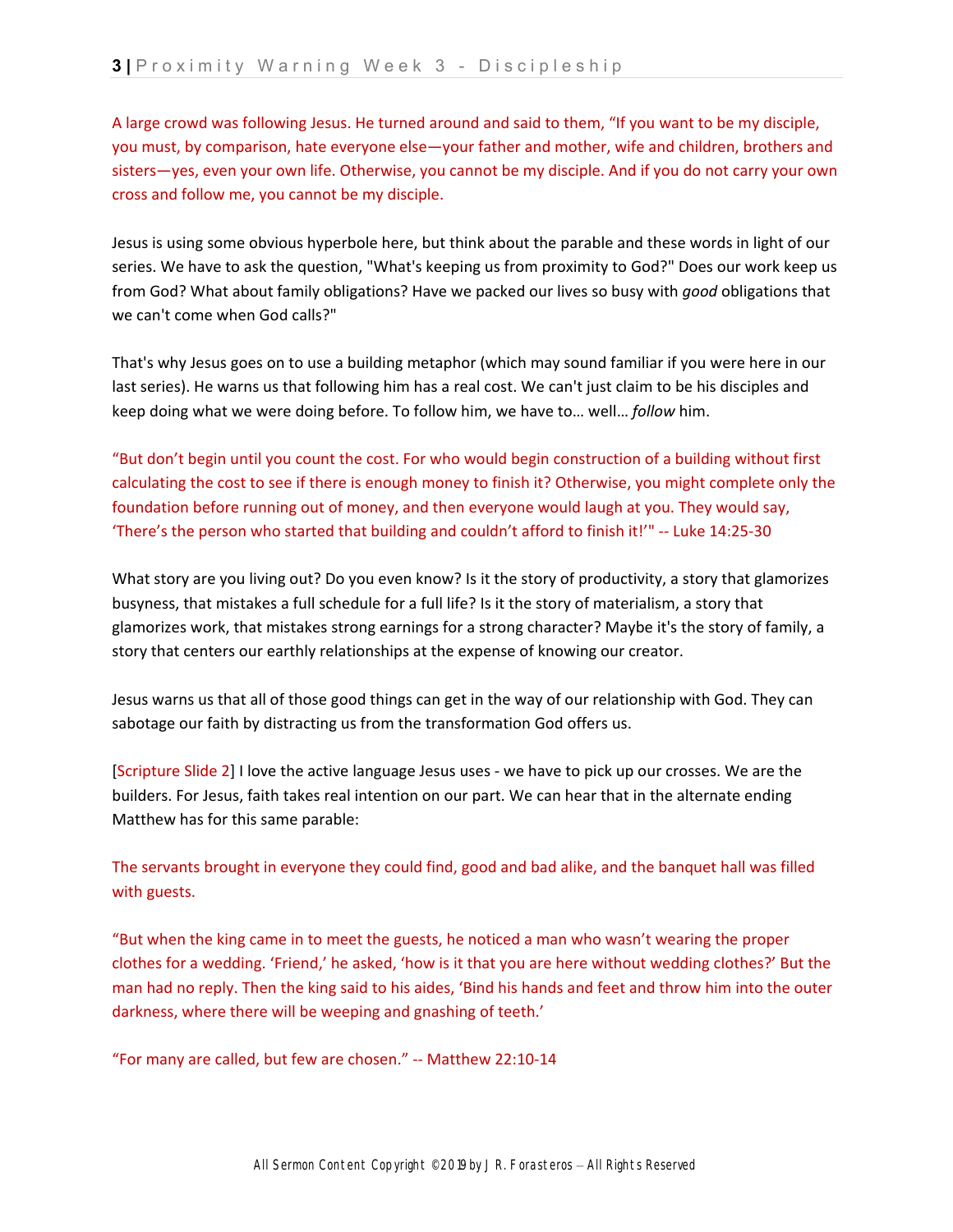Everyone is allowed to come to the banquet, but one guy shows up in regular street clothes, not wedding garments. It's a huge insult to the king, who asks, "Why didn't you wear your nice duds?"

I find it interesting that the guy doesn't say, "I can't afford a tux," or offer some other reasonable explanation (after all, if even the very poorest have been welcomed, surely a few show up who can't afford wedding clothes). No, he doesn't have a good reason. He shows up, but doesn't do the work that showing up requires. So in the end, he's not any better off than the people who made their excuses.

Do you recognize yourself in either of these groups? Are you the person who's too busy to give your faith the attention it merits? Are you a person who shows up and goes through the motions but you're not actually doing what it takes to be transformed?

[Scripture Slide 3] I want to let Matthew's clothing metaphor carry us over into the book of Ephesians, where the author compares our life of faith to changing clothes. In fact, the Greek words he uses here are literally undress and dress:

Since you have heard about Jesus and have learned the truth that comes from him, throw off your old sinful nature and your former way of life, which is corrupted by lust and deception. Instead, let the Spirit renew your thoughts and attitudes. Put on your new nature, created to be like God—truly righteous and holy. ‐‐ Ephesians 4:21‐24

Again, hear that active nature. Faith isn't just something God does to us. Faith is something we do. We take off the old ways and put on the way of God. God gives us the gift of freedom to choose. We take control of our schedules so we can submit them to God. We take control of our finances so we can submit them to God. We take control of our minds so that we can learn to see as God does.

This is why spiritual practices are so important for us here at Catalyst. Spiritual practices create space in our lives so we can draw close to God.

Sacred Reading of Scripture helps us learn to see as God does.

Prayer creates space in our day for God to move in us.

Giving creates margin in our finances so we can be shaped not by the story of materialism but God's story of generosity.

Sabbath creates space in our week. By keeping Sabbath, we refuse the lie of busyness and let God shape us.

Fasting and feasting create space in our spirits for God's holy community.